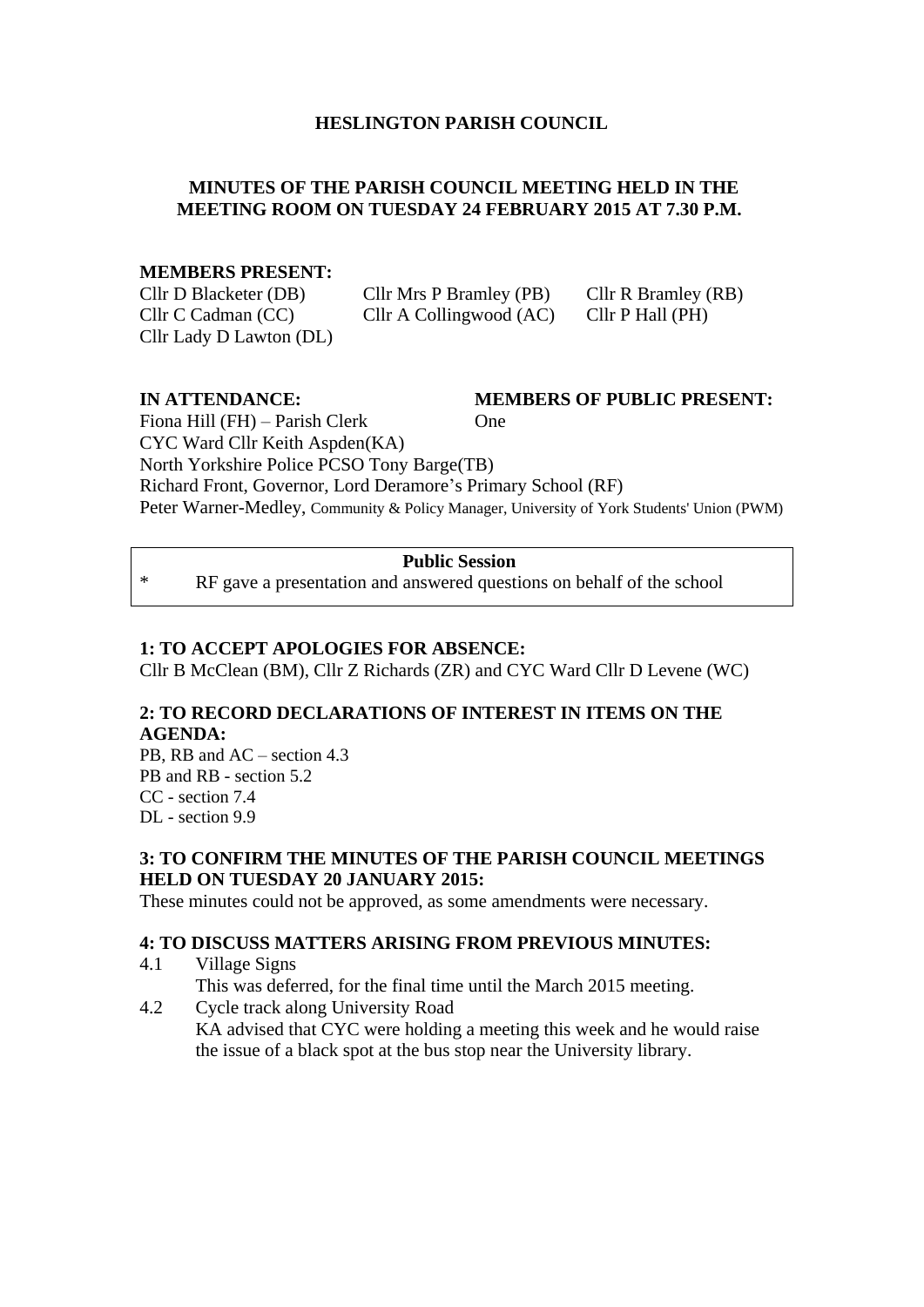4.3a City of York Local Plan

KA advised that although there had been several meetings of the Working Group, it was unlikely any major decisions would be made until after the elections.

4.3b Neighbourhood Plan

The Working Group met on 05Feb15 and the draft minutes had been circulated around the Parish Council. The Parish Council approved the designated area on the maps and the application was signed by PB. FH would send this with covering letter to CYC.

- 4.3c Article 4 (2) Direction FH had submitted the statement of justification to CYC.
- 4.4a Boundary Commission Review

The Parish Council had received responses, via Julian Sturdy, from Max Caller, Boundary Commission and were disappointed, but felt there was nothing further to be done at this stage.

KA confirmed that the affected areas were still in the Parish of Heslington and still had the same M.P., but would have the Ward Councillor for the University and Hull Road. Future Boundary Reviews would possibly allow for changes.

4.4b CYC Community Governance Review

KA advised that recommendations were agreed, but may not be in place for the May 2015 elections, so would be done for September 2015. FH was asked to invite Andrew Flecknor, Deputy Returning Officer, Electoral Services to a Parish Council meeting, so he could advise the Parish Council about this.

4.5 Community Emergency Plan Katie Fisher, CYC would attend the Mar14 meeting to discuss the topic.

#### **5: TO DISCUSS, IF NECESSARY, LONG-STANDING MATTERS:**

5.1a Appearance of village

- DB had obtained numerous quotes for renovation of the Notice Board and the Parish Council unanimously agreed a quote of £355 for works to be done, plus £45.00 for sign writing PARISH NOTICES on the front. Subject to approval from the house owner on whose wall the existing notice board is mounted.

- Tony Clarke, Head of Transport, CYC advised the following - "The Highway Inspector for the area has indicated that we had a complaint regarding the stones having the potential to damage vehicles. Large stones are not an approved deterrent for vehicular over-ride and as such were removed when reported. This is in line with CYC policy on the issue.

- The Planter near the Post Office had recently been moved, by a resident who felt it was being used as ashtray/rubbish dump. He was happy to look after it whilst in new location. The Parish Council agreed to this and may review in future. PB would contact to thank and offer PC support on planting costs.

- 5.1b Severe Weather Issues NTR
- 5.2 Rights of way/SSSI (e.g. Dog Orders) PB advised that Natural England have ordered signs.
- 5.3 Highway Matters/Major Events (e.g. Marathons)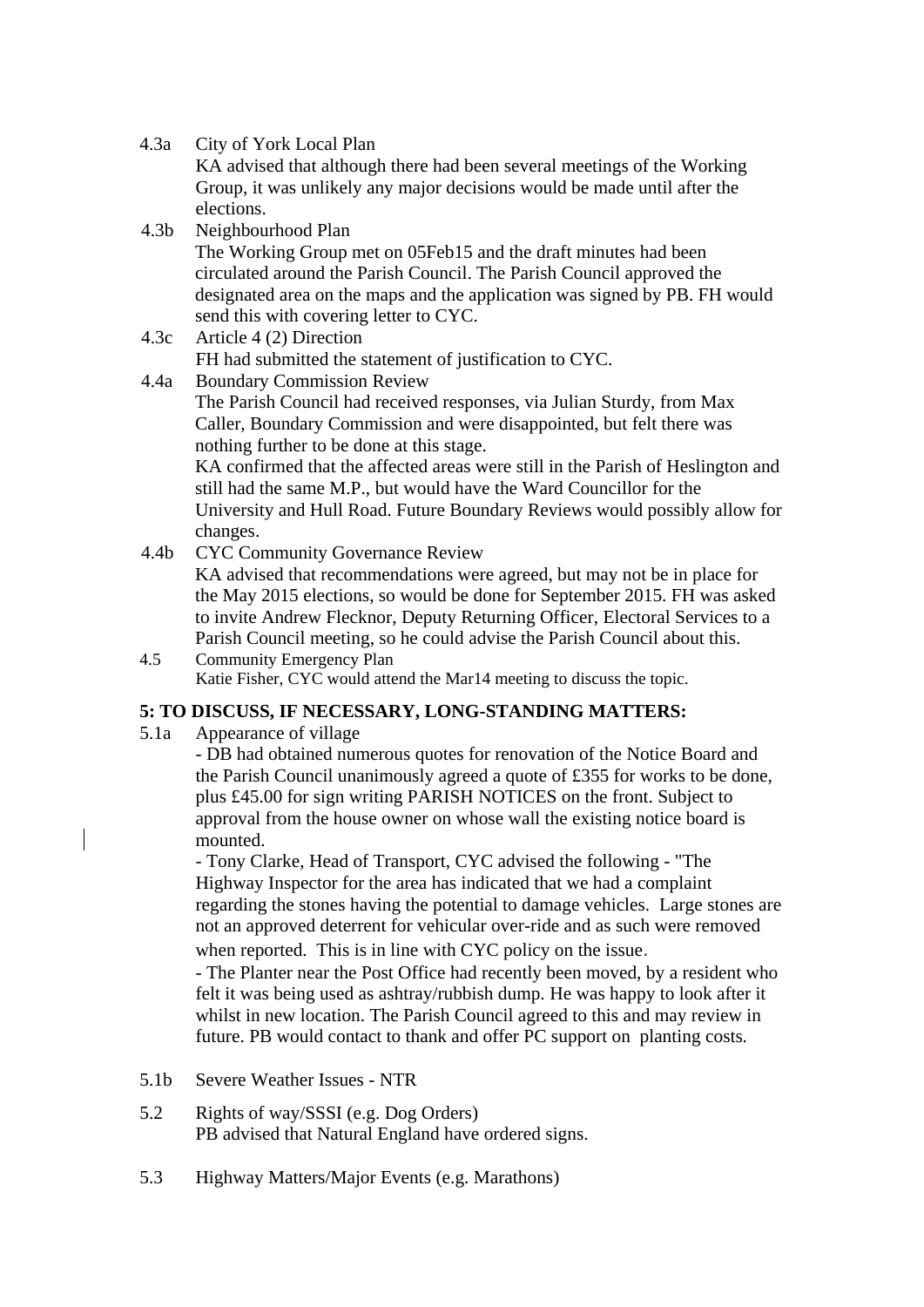20 MPH signs have appeared in Main St.

CYC have completed an internal traffic calming review justifying their policies. Ben Vecsey, Engineer, CYC had emailed as follows - "We're just waiting for the results of some speed surveys on this stretch of Heslington Lane, hopefully we should get the data back in the next couple of weeks. The results will assist us investigating in more detail the options for reducing the likelihood of vehicles colliding with the pinch point. Following your request to illuminate the bollards in a similar manner to the sign, there is currently no electrical connection onto the island and these types of bollards won't accommodate a lighting unit, but there may be alternative ways of improving the visibility of the bollards at night and we will look into this as part of our proposals".

5.4a University of York - NTR

5.4b HMOs - NTR

5.5 Elvington - NTR

5.6 Communication - Website/ Newsletter/Broadband – NTR

#### **6: TO RECEIVE ANY MATTERS RAISED BY MEMBERS OF PUBLIC:** None

#### **7: TO REPORT AND MAKE RELEVANT RECOMMENDATIONS ON NEW PLANNING APPLICATIONS:**

*Letter A:We support the application Letter B:We have no objections Letter C:We do not object but wish to make comments or seek safeguards as set out overleaf Letter D:We object on the planning grounds set out overleaf*

7.1 15/00046/FUL University of York, Derwent Cottage

Letter B Unanimous

7.2 15/00049/FULM University of York, Heslington East Campus

Letter D Unanimous

The Parish Council discussed this application at the meeting on 24Feb15 and wish to object as follows: It is contrary to the planning permission for the University in that it contravenes the document Heslington East Campus - Master Plan and Strategic Design Brief April 2008 (Master Plan).

From the forward to the Master Plan, page 2

"The case made to the Inspector at the inquiry, and accepted by him, was that the development of the master planning process was an iterative one, and that the requirement for the preparation of a design brief would secure a coherent development across the site. A planning condition attached to the outline planning consent formalised this requirement.

This document therefore represents the further development of the principles set out in the land use plan. The Master Plan will set the context for the detailed design work that lies ahead in developing the site over a period of up to 20 years. "

The proposal contravenes the Master Plan in the following ways: 1 Plan C(i) page 7 defines the building envelope within the total plan approval area.

This proposal is clearly outside the approved building envelope.

2 The Master plan states at page 9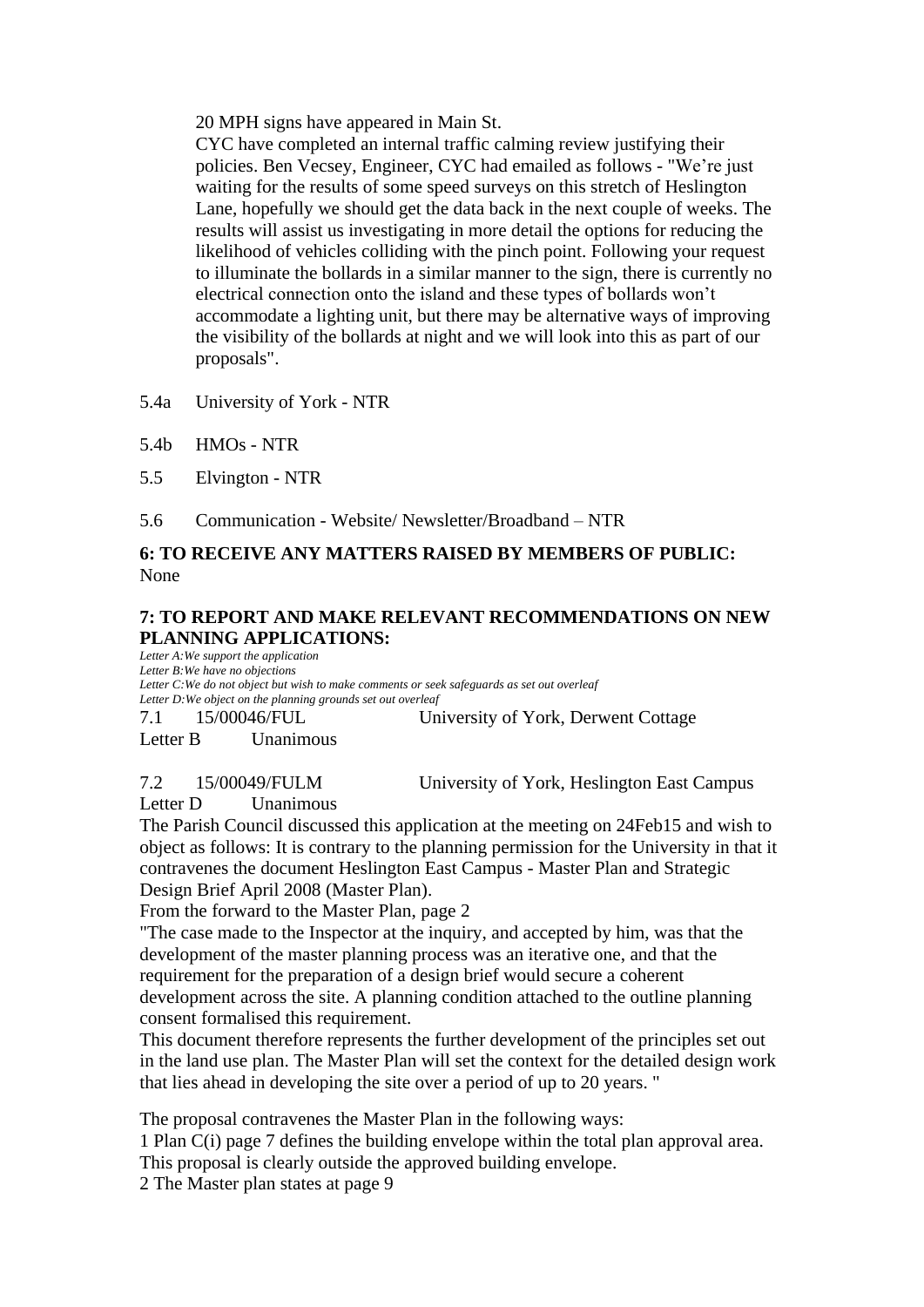"B2 Qualitative issues

The master plan is also required to reflect some of the qualitative issues that are contained within the application. These include:

- Preservation and where possible enhancement of the views that can be seen from the site, as shown opposite in Figure 11.12 from the EIA- The role of the landscape buffer zones in protecting the local communities of Heslington and Badger Hill.

The accompanying drawing clearly shows the establishment of a green buffer zone to the north of campus which protects the local communities of Badger Hill. This development breaches the requirement to protect the communities of Badger Hill. "

3 The area is also defined as green space on pages 20 and 22

The Parish Council objects to the application on traffic grounds.

1 The additional parking spaces will exceed the limits of the parking spaces set out in condition 9 of the planning permission.

2 The planning process for the University sought to restrict traffic flows at key junctions. Provision of facilities at this site will increase traffic flows. Has it been demonstrated that any traffic generated by these facilities will not exceed the restrictions defined in conditions 6 and 7 for this development.

The Parish Council understands there is a need to make provision for the students on campus. It makes much more sense to provide these facilities closer to the campus centre inside the building envelope already defined.

7.3 15/00061/TPO Providence House, 2 Innovation Close

Letter B Unanimous

| 7.4 | 15/00125/FULM | ı. |
|-----|---------------|----|
|     |               |    |

ord Deramore's Primary School

Letter C Unanimous

"The Parish Council discussed this application at the meeting on 24Feb15 and whilst they do not have any objections they would ask the following:

- Contractors and all associated vehicles should be restricted to the hours of 0800- 1800 inclusive, with no working on weekends and bank holidays and no parking on local roads.

- Highways should be kept clear of equipment, materials and mud

7.5 15/00166/FULM Land lying to the South of Hull Road Letter D Proposed: PB Seconded: DB Unanimous The Parish Council discussed this application at the meeting on Tue24Feb15 and wish to object as follows:

1. Traffic - The traffic flows onto Field Lane are already 'bottlenecked' at peak times of the day and this development will exacerbate an already unacceptable situation. In

addition potential future developments on Heslington East and the new Sainsbury's will yet further constipate the 'BP' roundabout area and surrounding roads. We require a further study of the impacting traffic flows to be completed.

2. Density - In order to reduce land take, we should be building at as high a density as possible on urban and suburban sites. The density here could be increased with a different planning approach. This development yet again repeats what local house builders seem to always want to do i.e. build detached, semi detached – the little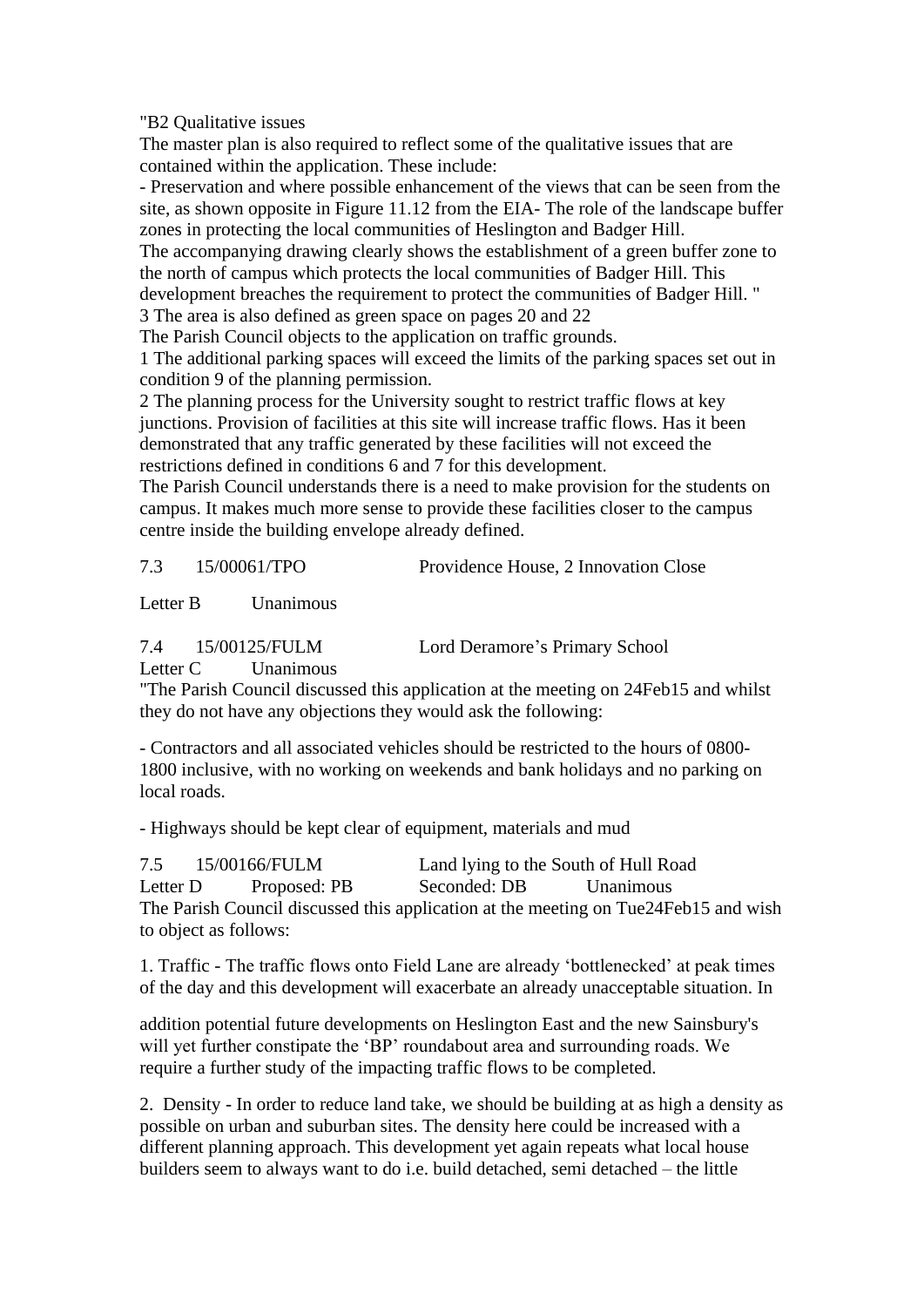boxes on winding roads seen in most estates. They never explore longer rows of terraced housing, [straight streets, front gardens, back gardens etc.], which gives a much greater sense of place, and higher density.

7.6 15/00167/FULM Land lying to the South of Hull Road Letter D Proposed: PB Seconded: DB Unanimous The Parish Council discussed this application at the meeting on 24Feb15 and wish to object as follows:

1. Traffic - The traffic flows onto Field Lane are already 'bottlenecked' at peak times of the day and this development will exacerbate an already unacceptable situation. In addition potential future developments on Heslington East and the new Sainsbury's will yet further constipate the 'BP' roundabout area and surrounding roads. We require a further study of the impacting traffic flows to be completed.

2. Density - In order to reduce land take, we should be building at as high a density as possible on urban and suburban sites. The density here could be increased with a different planning approach. This development yet again repeats what local house builders seem to always want to do i.e. build detached, semi detached – the little boxes on winding roads seen in most estates. They never explore longer rows of terraced housing, [straight streets, front gardens, back gardens etc.], which gives a much greater sense of place, and higher density.

#### **8: TO RECEIVE PLANNING DECISIONS BY CITY OF YORK COUNCIL:** None

#### **9: TO RECEIVE REPORTS FROM REPRESENTATIVES OF FOLLOWING OUTSIDE BODIES:**

9.1 Ward Cllr David Levene See written report attached

### 9.2 North Yorkshire Police

- TB had recently been on sick leave, but was now back on office duties. In recent emails he wrote - "I am aware that there are currently issues regarding parking on Heslington Lane, this matter however is best directed to City of York parking enforcement, I have not received any complaints about parking on the footpath itself. I have had a look at the reported incidents in Heslington village and have not come across anything relating to the bank, I will now have a look back prior to Christmas". A written report is attached to these minutes.
- 9.3 Heslington East Community Forum

NTR

- 9.4 Good Neighbours Forum There is a meeting on 09Mar15 and PB would request agenda items - Parking on The Outgang, Lack of parking at Heslington West, Provision when parking is built on at Heslington West
- 9.5 Ouse and Derwent Drainage Board There was recent meeting and the board is still keeping an eye on the functioning of the outlet from Heslington East Campus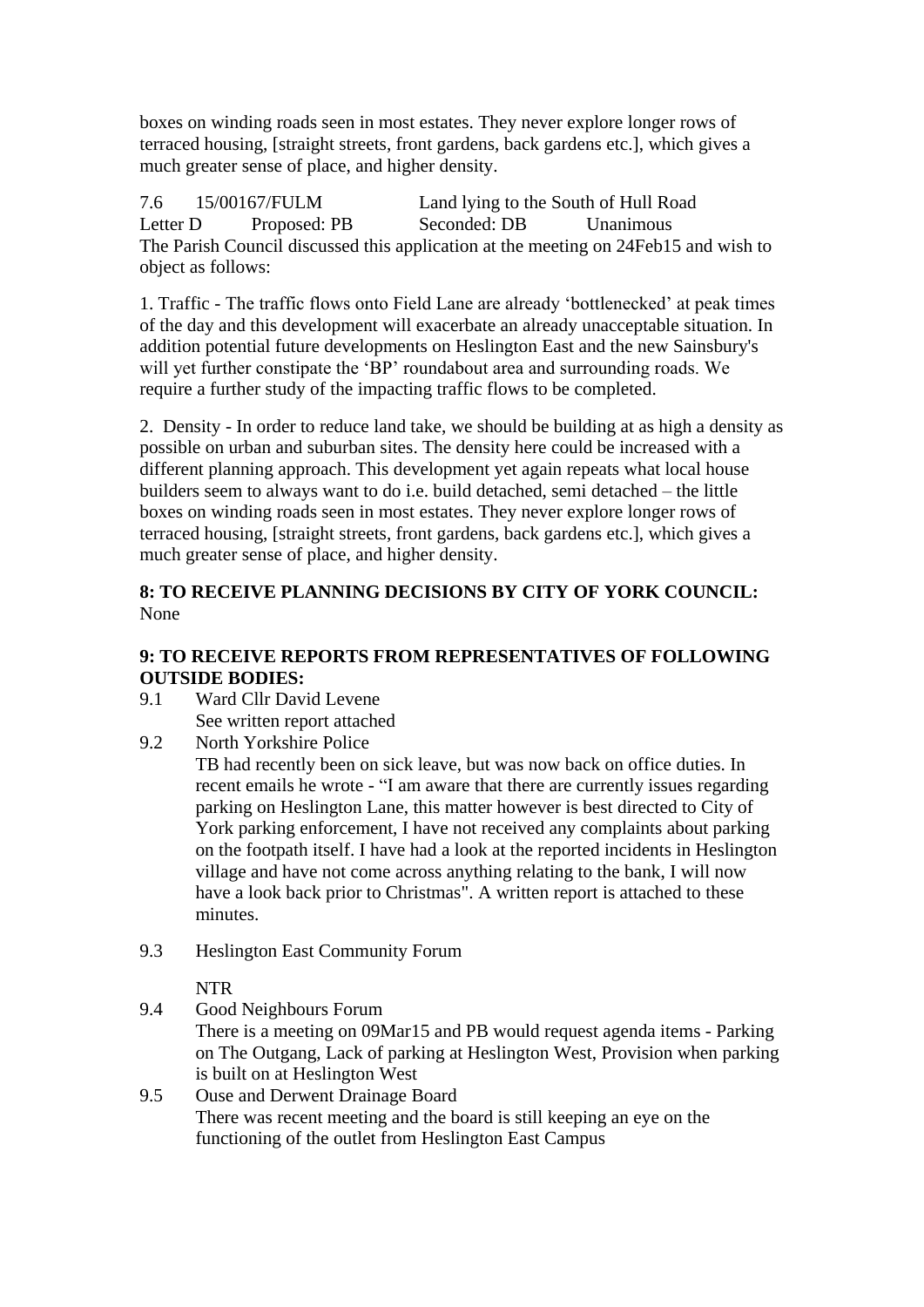9.6 Sportsfield

FH had contacted Darren Hanley who would speak to the committee about removing litter left after weekend matches. The Lengthsman had reported that he had removed cans, bottles, litter and a pig's head (!) from the area, which had been reported to the committee.

- 9.7 York Environment Forum NTR
- 9.8 Alms Houses NTR
- 9.9 The Meeting Room

9.9.1 Boiler Grant

- DL advised that she was applying for a grant from Yorventure for up to 50% of the cost of a new boiler in the hope that if approved the Parish Council would pay 25% and the Meeting Room Committee would pay 25%. However, if the grant was not approved, the Meeting Room Committee would have to pay 50% and the Parish Council need to pay 50%. The Parish Council discussed this and agreed to pay up to 50%, if necessary, of the cost of a new boiler. Proposed: PH, Seconded: DB, Unanimous

- The Committee had read the Terms Of Reference and it was generally acceptable with a couple of amendments. FH would amend and circulate a second draft. It was still felt to be too vague, but it was agreed that is could be reviewed annually, but the important thing was to get an agreement approved.

#### **10: TO REPORT ANY NEW CORRESPONDENCE RECEIVED BY THE COUNCIL:**

10.1 Order T&H/1668 Stopping up of highway @ Church Lane, York

10.2 Tour de Yorkshire Sat 2<sup>nd</sup> May. Heslington not directly affected.

The Parish Council noted receipt of both the above

### **11: TO REPORT MATTERS RAISED BY MEMBERS:**

A brief discussion took place regarding the increased proliferation of signage on Main Street ("street clutter") and its impact on the area's appearance. Items which it is felt should be removed, may be reported to both the Parish Council and CYC to review.

#### **12: TO DISCUSS MATTERS RAISED BY PARISH CLERK/RESPONSIBLE FINANCIAL OFFICER:**

- 12.1 Bookkeeping records for year ending 31Mar15 to date FH circulated copies around Parish Councillors.
- 12.2 Internal Control Check(s) The Parish Council conducted the risk management checks and found everything to be in order.
- 12.3 Matters raised with/by Yorkshire Local councils Association (YLCA) FH had contacted YLCA about Work Place Pensions and received advice as follows - *"YLCA is aware of the additional workload and expectations of all parish councils under the Pensions Act 2008. We are, and have been for some time, liaising with a pension advice company based in Leeds to discuss the formation of an affinity scheme to which all parishes could join rather than individual councils securing their own provisions through one of the new providers. A draft paper explaining the proposed scheme was considered by the YLCA Joint Executive Board in January and it raised a number of additional questions. The matter will be further considered in March and I*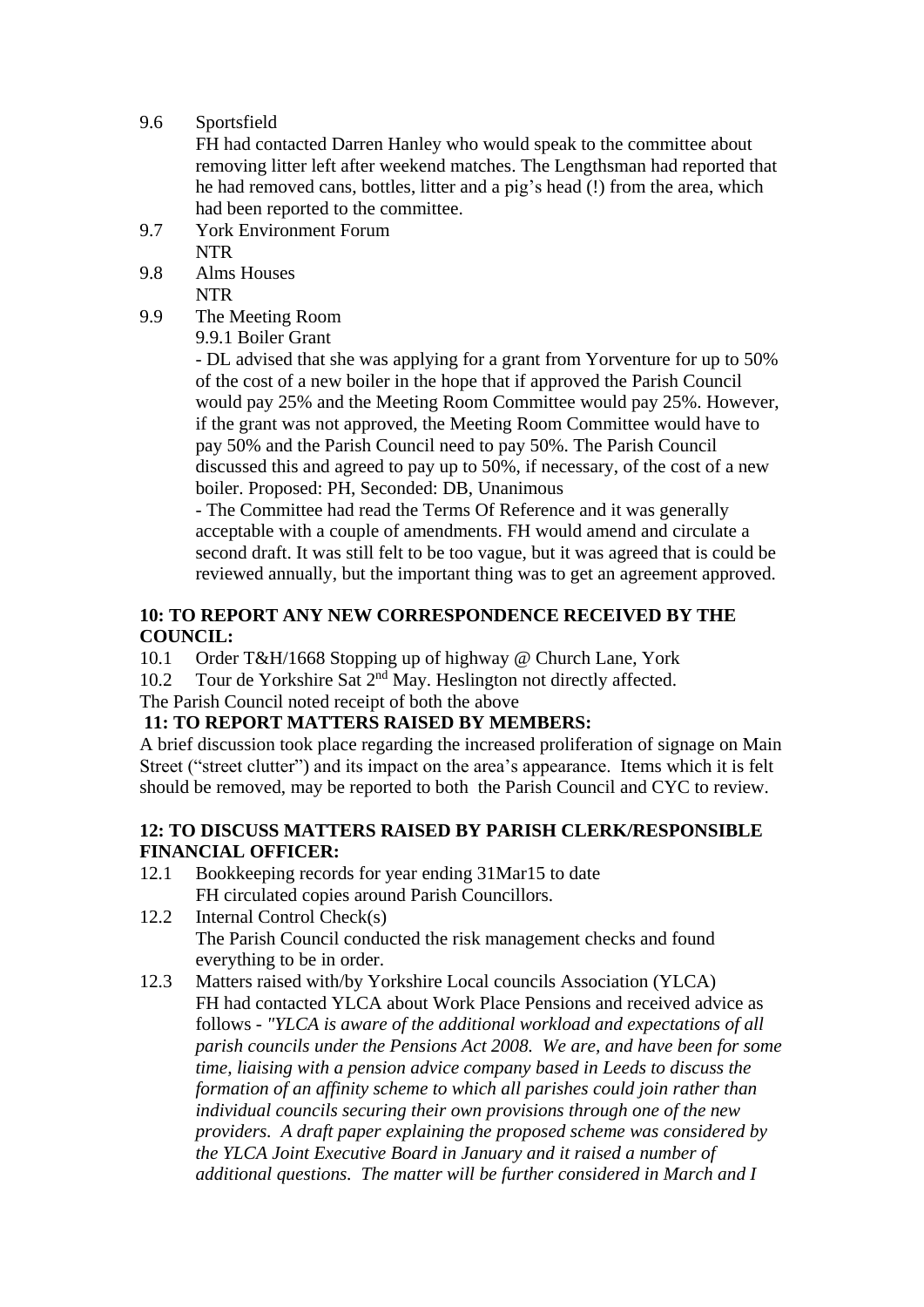*shall be looking for implementation of the scheme (if supported by the Board), at the Executive meeting on 18 April. The Executive has agreed to the scheme in principle but this depends on the further information that has been requested, mainly on the liabilities of YLCA in the establishment of such a scheme. Obviously as soon as I am in a position to advise member councils I shall do so."* The Staging date is 01 July 2017

FH had circulated election information in preparation for Thu07May15 York Branch meeting dates - Thu12Feb15, Thu04Jun15 and Thu01Oct15

FH had contacted PWLB and the loan for purchase of the Village Hall does mature on 08 March 2015

|  | 12.4 To approve for payment the invoices as follows: |  |  |  |
|--|------------------------------------------------------|--|--|--|
|--|------------------------------------------------------|--|--|--|

| 12.5.1 | Parish Clerk Salary | £256.62 | 001578 |
|--------|---------------------|---------|--------|
| 12.5.2 | Lengthsman Salary   | £240.91 | 001579 |
| 12.5.3 | Domain Name Renewal | £7.20   | 001580 |
| 12.5.4 | P&F Hawkswell       | £132.00 | 001581 |

#### **13: TO CONFIRM THE DATES OF THE FUTURE MEETINGS ON TUESDAYS AT 7.30 P.M. IN THE MEETING ROOM AS:**

17 March 2015

| 21 April 2015   | 19 May 2015      | 16 June 2015      |
|-----------------|------------------|-------------------|
| 21 July 2015    | 18 August 2015   | 15 September 2015 |
| 20 October 2015 | 17 November 2015 | 15 December 2015  |

## **Report from Ward Councillor David Levene**

Heslington Lane - officers are preparing a report on the parking problem as part of the next batch in April. I understand the PC have been consulted on a design for dealing with the chicane issue, with a final design after the speed surveys have come back.

University Road - officers are meeting next week to deal with some of the things that have been raised in terms of signage/road

markings/conflicts between cyclists and pedestrians at the bus stop etc.

Planning - obviously a couple of major applications have come in that I'm still reading through in detail. Clearly some issues around visual impact and parking on the Hes East one, though I think we probably need to accept that if we want decent amenities there to make it attractive to returners, which is the PC position, it will probably have to be located somewhere accessible to a degree of passing trade.

Casework - flytipping has been reported and should be dealt with soon. Officers are arranging for no dog fouling signs. Am chasing a reply on the common lane signage. I believe you've had a reply on the roundabout.

I think that's it; happy to deal with any matters arising over email.

Please pass on my apologies for not being able to attend.